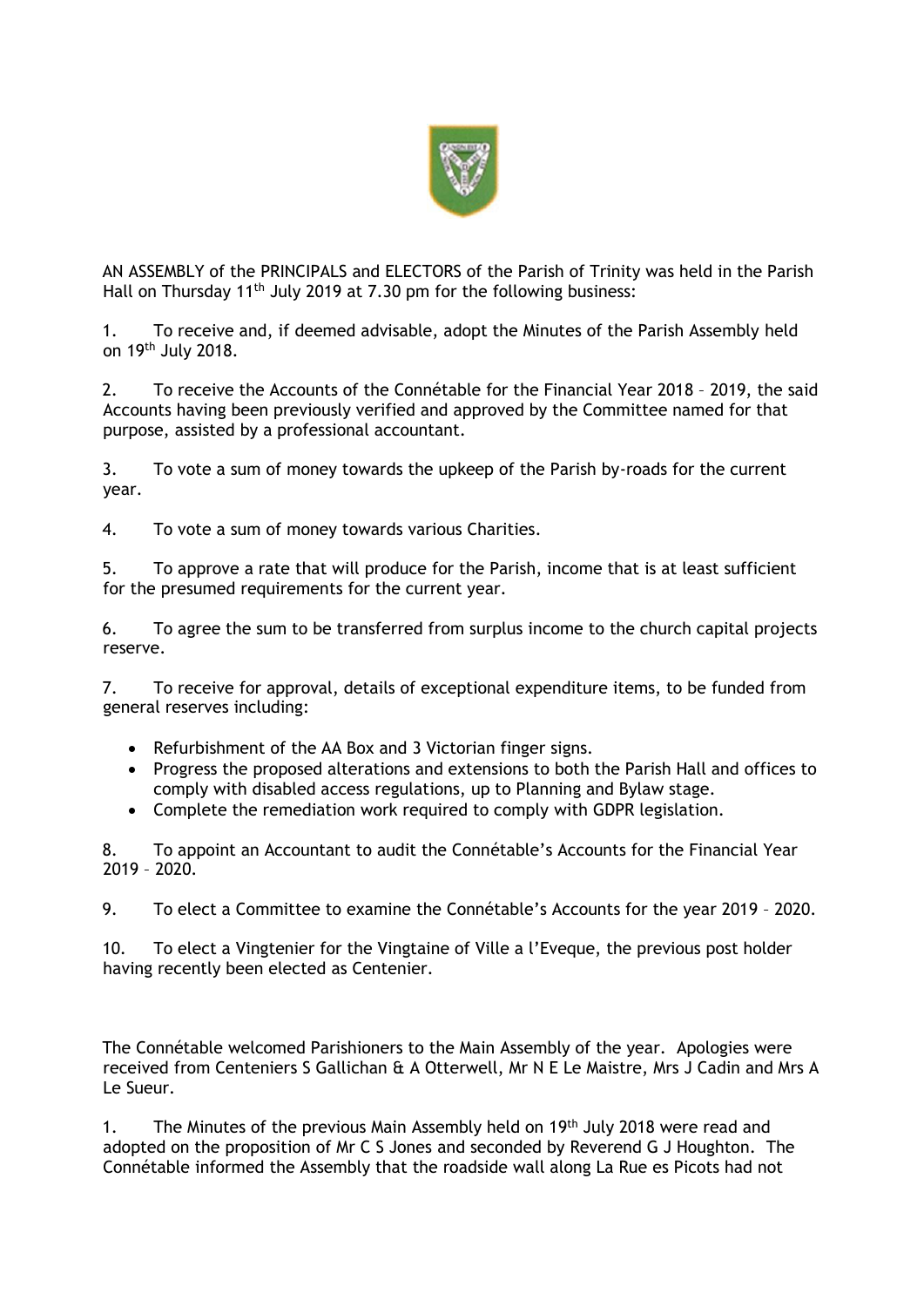progressed as we are still in discussions with DFI to provide a footpath and overall speed reduction measures. All the work proposed at the Church had now been completed.

2. The Connétable welcomed Steve Phillips of Alex Picot & Co, who went through the Parish Accounts in detail and outlined the proposed budged. On the proposition of Deputy C H Raymond and seconded by Mrs A Pryke, the Accounts of the Connétable for the financial year 2018 – 2019, verified and approved by the Committee named for that purpose, assisted by a professional accountant, were unanimously accepted.

3. The Connétable informed the Assembly that the sum of £135,000 had been proposed by the Committee for the upkeep of the Parish by-roads and to pay the wages for the two Parish employees who looked after the Parish roads and the cemetery. This sum was proposed by Mr J Le S Gallichan and seconded by Mr C S Jones, with all in favour.

4. The Connétable asked for the sum of £12,500 to be voted towards various charities. This was proposed by Deputy C H Raymond and seconded by Reverend G J Houghton, with all in favour.

5. With regard to the presumed requirements amounting to £517,600, the Connétable went through the various increases for the year ahead. The Connétable explained that as outlined by the accountant, the Parish finances were in a healthy position. After some discussion, Mr J Le S Gallichan proposed that the rate should be set at 1.00p in order to accrue funds. This was seconded by Deputy C H Raymond, with all in favour.

6. With regard to the sum to be transferred from surplus income to the church capital projects reserve, the sum of £25,000 was proposed by Mr J B Howell and seconded by Mr C S Jones, with all in favour.

7. The Connétable outlined details of the various additional projects that he hoped, if agreed, would be undertaken during the next financial year, the first item being the proposal to refurbish the AA Box and 3 Victorian finger signs. The sum of £15,000 was being proposed to cover professional architectural assistance with this matter.

With regards to the plans for office access for the disabled and fire escape provision from the Parish Hall, estimates in the sum of £20,000 had been received.

In connection with GDPR expenses, the sum of £7,000 had been underspent in last year's budget and it was anticipated that a further £8,000 would be required to complete the required work.

A total of £43,000 was being requested to complete the additional projects which was proposed by Mr J Le S Gallichan and seconded by Mr J H Moulin, with the suggestion that the Parish tries to claim back a contribution from AAUK for the refurbishment of the AA Box, being a Grade 1 listed building.

8. Mrs R J Parker proposed and Mr J B Howell seconded that Alex Picot & Co be appointed to audit the Accounts of the Connétable for the financial year 2019 – 2020, with all in favour. The Connétable thanked Mr Steve Phillips, Mr Andrew Myers and the auditors for their assistance with the Parish Accounts.

9. Mr J Le S Gallichan proposed and Mrs A Pryke seconded that the Committee elected to examine the Connétable's Accounts for the year 2019 - 2020 be re-elected 'en bloc' with all in favour.